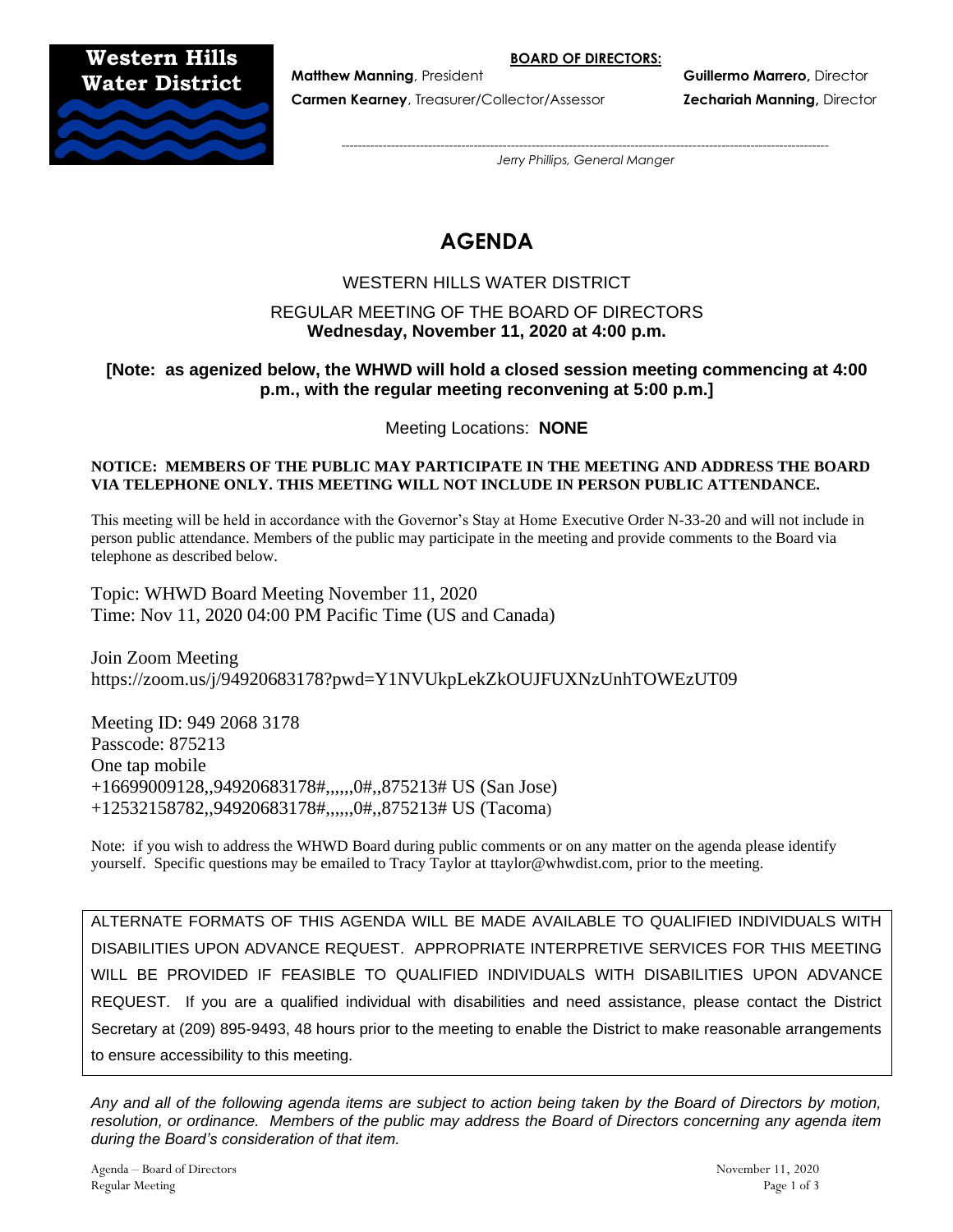- **1. Call meeting to order (4:00 p.m.)**
- **2. Roll Call**
- **3. Public Comments on Closed Session Items/Motion to Adjourn to Closed Session.**

**a. Conference with Legal Counsel – Anticipated Litigation California Government Code Section 54956.9(d)(4) Anticipated litigation: one potential case**

**b. Public Employee Performance Evaluation California Government Code section 54957(b)(1) Title: General Manager**

#### **5:00 p.m. – Reconvene Open Session**

#### **4. Reportable Actions Taken During Closed Session**

#### **5. Motion approving Consent Calendar**

*All matters listed hereunder shall be acted upon by a single vote of the Board. There will be no individual discussion of these items unless a member of the Board or the public so requests, in which event the matter shall be removed from the Consent Calendar and considered as a separate agenda item.*

- a. Approval of October Check and Warrants.
- b. Approval of minutes for regular meeting October 14, 2020

#### **6. Written Communications**

#### **7. Action Items**

**a.** Review and interview valid applicants to appoint director to Board vacancy; consider motion to appoint valid applicants to Board vacancy.

Note: the format for interview and possible appointment shall be as follows:

1. The Board shall introduce a candidate and allow them to introduce themselves and provide any opening statement, if any.

2. The Board shall ask questions of the candidate and the candidate shall be allowed the opportunity to respond.

3. After the conclusion of the interview process, a member of the public may provide comments to the Board on the matter. The comment period must be limited to two minutes. Public comments shall be respectful and not be derogatory or disruptive.

4. At the conclusion of public comments, if any, the Board shall move to appoint a candidate for the vacancy.

**b.** Approval of resolution 2020-11, Resolution of the WHWD re Approval of Expenditure of Approximately \$50,000 of Diablo Grande Community Facilities District No. 1 Mello Roos bond Refinance Proceeds for the Payment of Immediate WHWD Expenses.